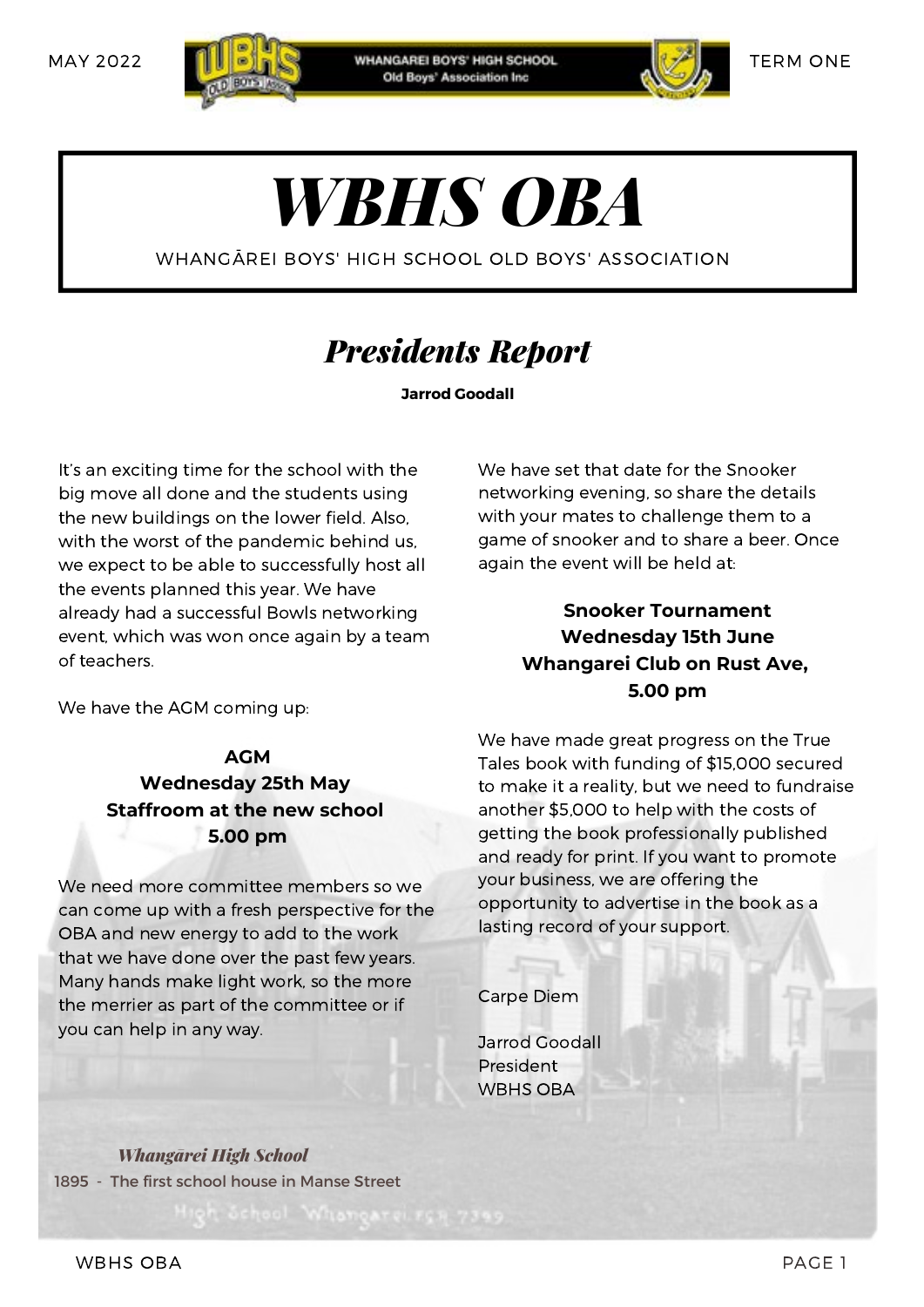



### *Principals Report*

#### **Karen Gilbert-Smith**

Kia ora,

The end of an era! We have had our last days of teaching in the old school buildings and it's with mixed emotions we move to the new school site over the next couple of weeks. As with any move, we have found some hidden treasure and we have had to be very disciplined about not being distracted by heading off down rabbit holes with what we have found. It has been great to be able to support other schools with furniture and bits and pieces to help them get ahead and our plan for the remaining desks is to ship them to the Pacific Islands to schools there.

Our final act was a school haka in the quad and at the blessing of the new site on the 28th of April we will also close off the old school. What next for the old buildings? The contract for the demolition has been awarded and we are delighted to be working alongside an organisation that values recycling and repurposing as the intention is to salvage as much of the old timber as we can for use later on. All of the archives will be packaged up and stored in readiness for moving into the new school museum later in the year and the official school opening is likely to be around mid June.

We will definitely ensure the Old Boys have notification of this event.

What's next? We continue to raise funds to install a canopy over the tennis courts, the existing buildings get a make over as part of the 10 year property planning and we start the pressure on the MoE around the expansion of the new school and more specifically the funding of part of a new gym. Alongside all of this we must still focus our efforts on Carruth House and the continued increase of numbers of students who board. If this is something you can help with by way of marketing or sponsorship, please be in touch with me directly.

In the meantime I look forward to hosting Old Boys in our new school where we begin the next phase of the school's rich history.

Ngā mihi

Karen Gilbert-Smith Principal Whangārei Boys' High School

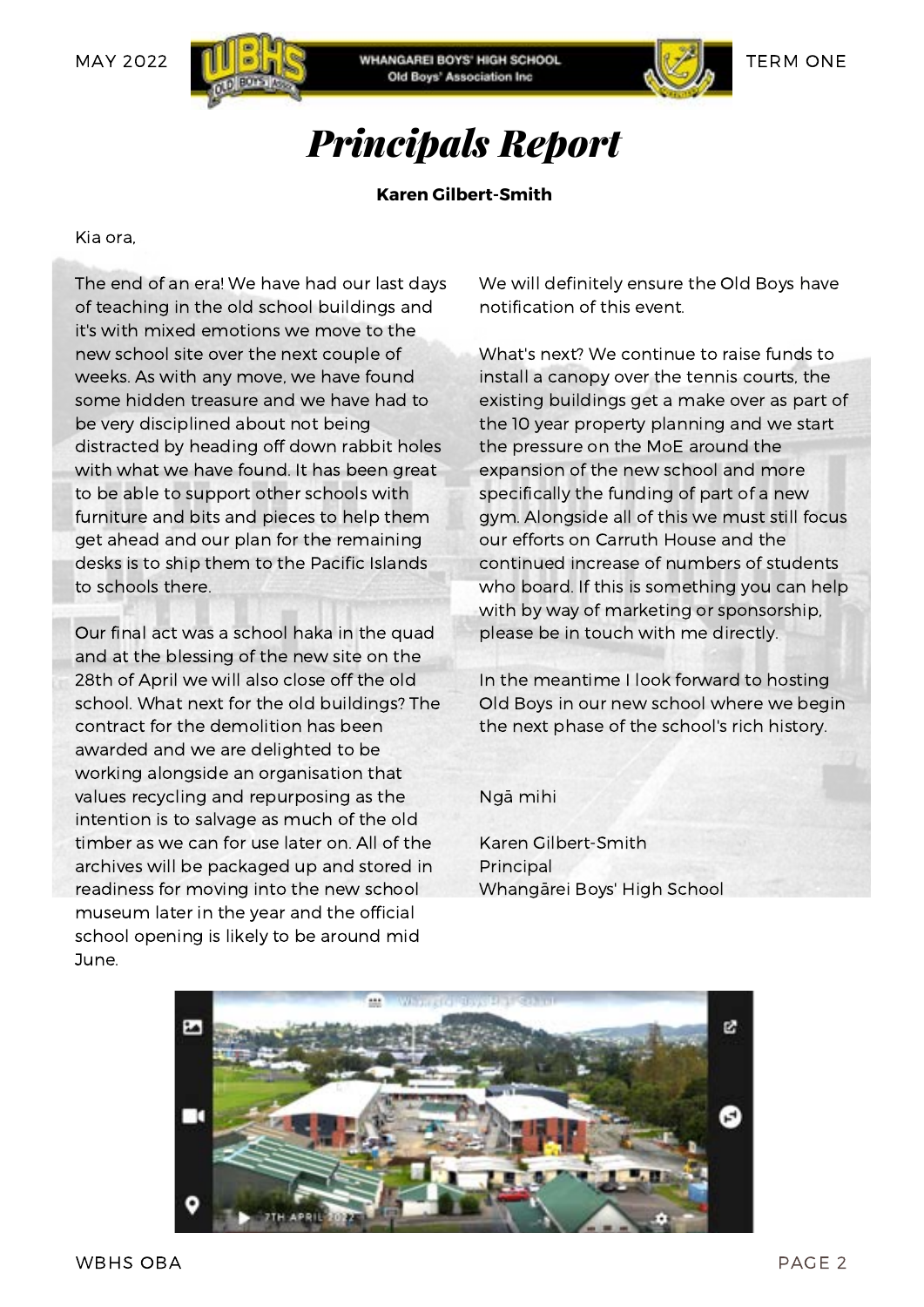

### *2022 Save these important dates*

## WBHS OBA AGM

#### WEDNESDAY 25TH MAY WHANGAREI BOYS' HIGH SCHOOL - STAFFROOM

Please come along and show your support by joining us at our 2022 Annual General Meeting.

#### **5.00 pm** onwards

Come along and have a look at the fantastic new school premises!

Come over the new Western Hills Drive bridge and park in one of the carparks available.

Someone will meet you in the breezeway to show you where to go.



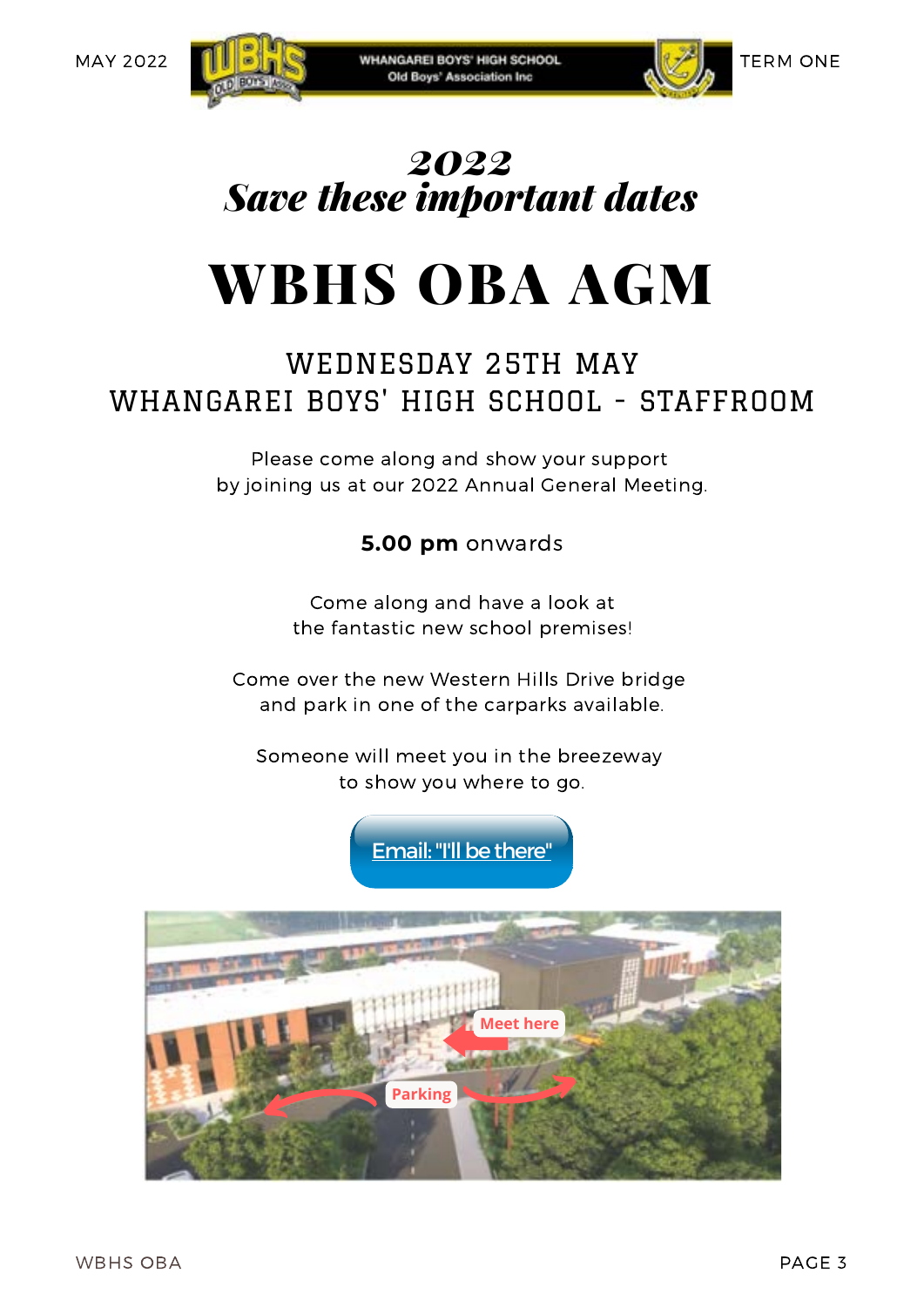



П



#### **Wednesday 15th June 2022 Snooker Tournament Whangarei Club - Rust Avenue 5.00 pm**

Now that we are able to be out and about again, come along to the Whangarei Club for a game of snooker and an opportunity to network with a great group of fellow Old Boys.

#### **Auckland networking event August/September Venue and time to be confirmed**

2021 was unfortunately called off a few days before due to Covid 19. Don't miss out this year on a great opportunity to meet with past friends. It is the only annual event we have in Auckland to make it easier for more people to get there from across New Zealand.

#### **18th November 2021 Annual Golf Tournament**

**Time to be confirmed**

Again, this very popular event was cancelled last year so our Golf Tournament will fill up quickly at the end of the year! Get in to book your team. Watch for an email with a link to register.

П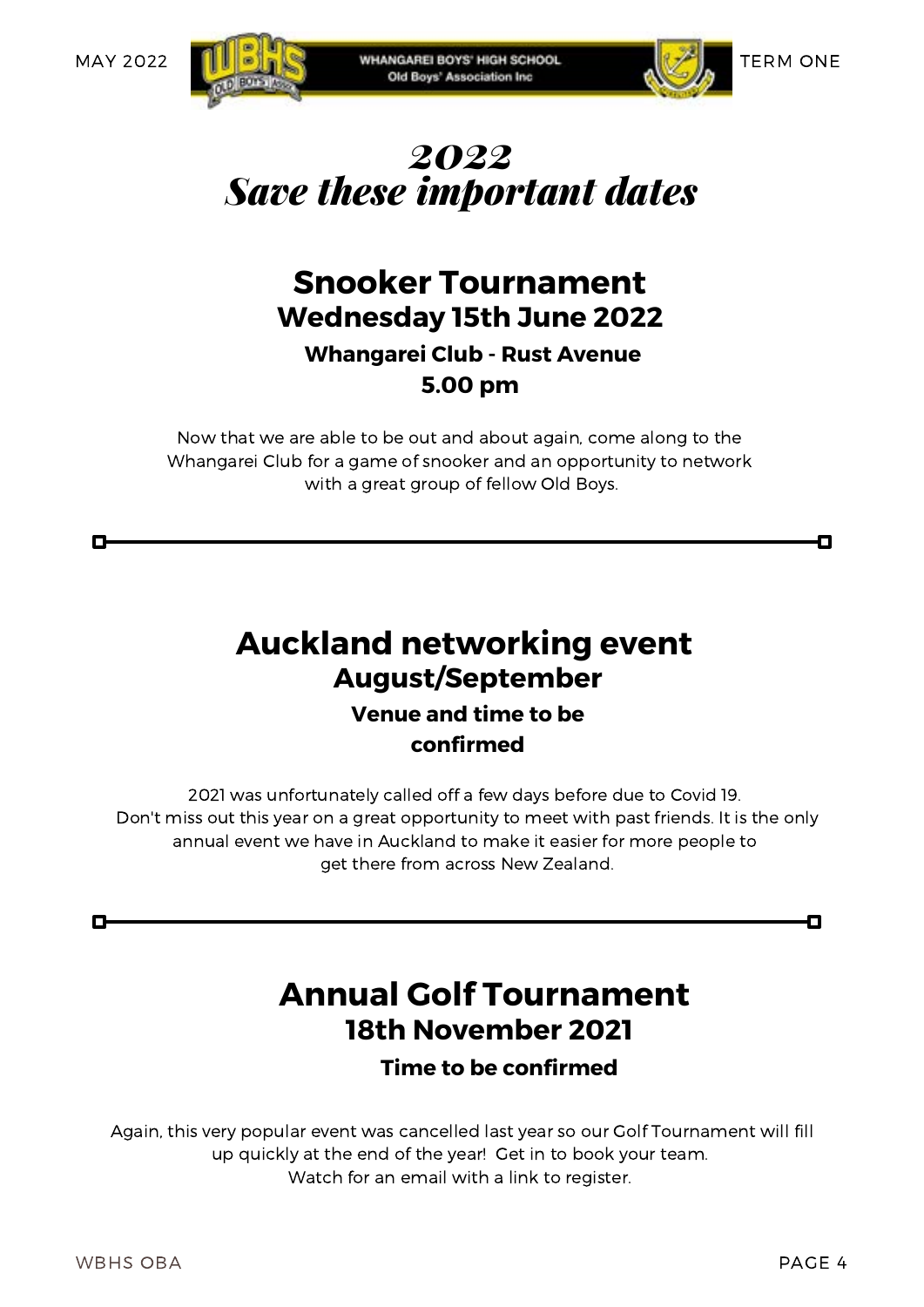



### *WBHS OBA Projects and Events*





25th May 2822

15th june 2022

The annual golf tournal





#### New School Opening WBHS OBA Museum



Advertising your business on our Website or True Tales book



**N** Ext during the months of August and Septemb

**Earl Se Not on the** 

You can have a HALF or FULL PAGE colour advertisement in our True Tales Book



### *WBHS OBA - How we've helped with your help*

Thank you very much to the Endowment Trust For the two new gazebos The Colour badges for high achievers





Kensington Health was able to use one during vaccinations to keep them protected from the weather.

We helped boys who were in need of extra physical or mental health care through Te Awatea Wellness Centre





WBHS OBA Fine Young Man Award 2021 - \$1,000



*Brigham Lawrence*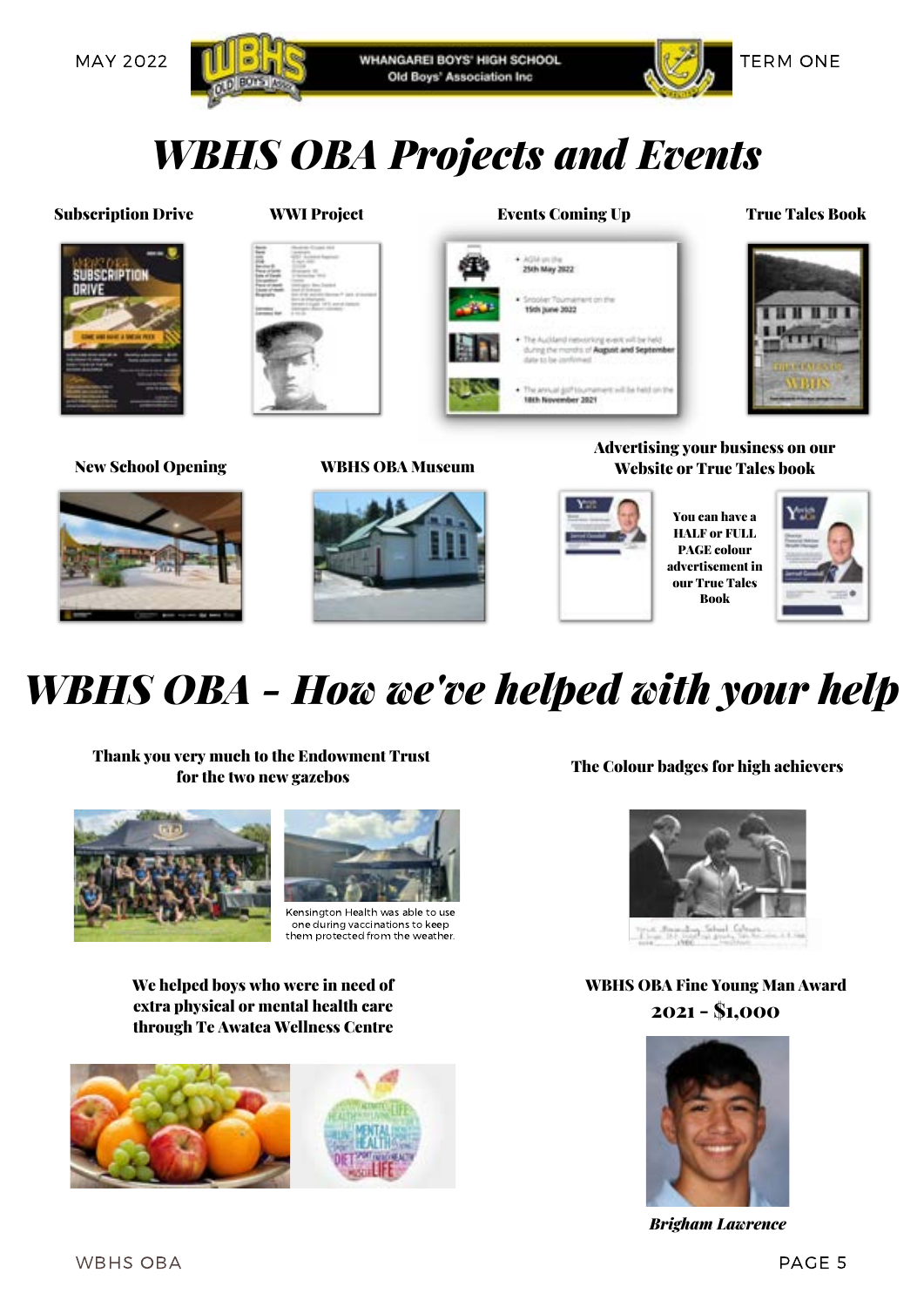



### *Walkthrough of the new school*

Unfortunately, due to unforeseen circumstances, we were unable to have our walkthrough sneak peek, but a tour will still be going ahead.

Please be patient with us while we get settled in and then I will let those of you who have won know what the details are.

The good news is everything will be looking fabulous and there is now time for those of you who missed the deadline to subscribe!

#### *Click on one of the options below*



### *Advertising your business on our Website or True Tales book*

We are offering an advertising opportunity in the True Tales of WBHS book. It will be full colour - \$500.00 for A5 or \$1,000 for an A4 size page. If you are interested follow the links below to pay and send a pdf document of your business advertisement to: [communications@wbhsoba.co.nz](mailto:communications@wbhsoba.co.nz)

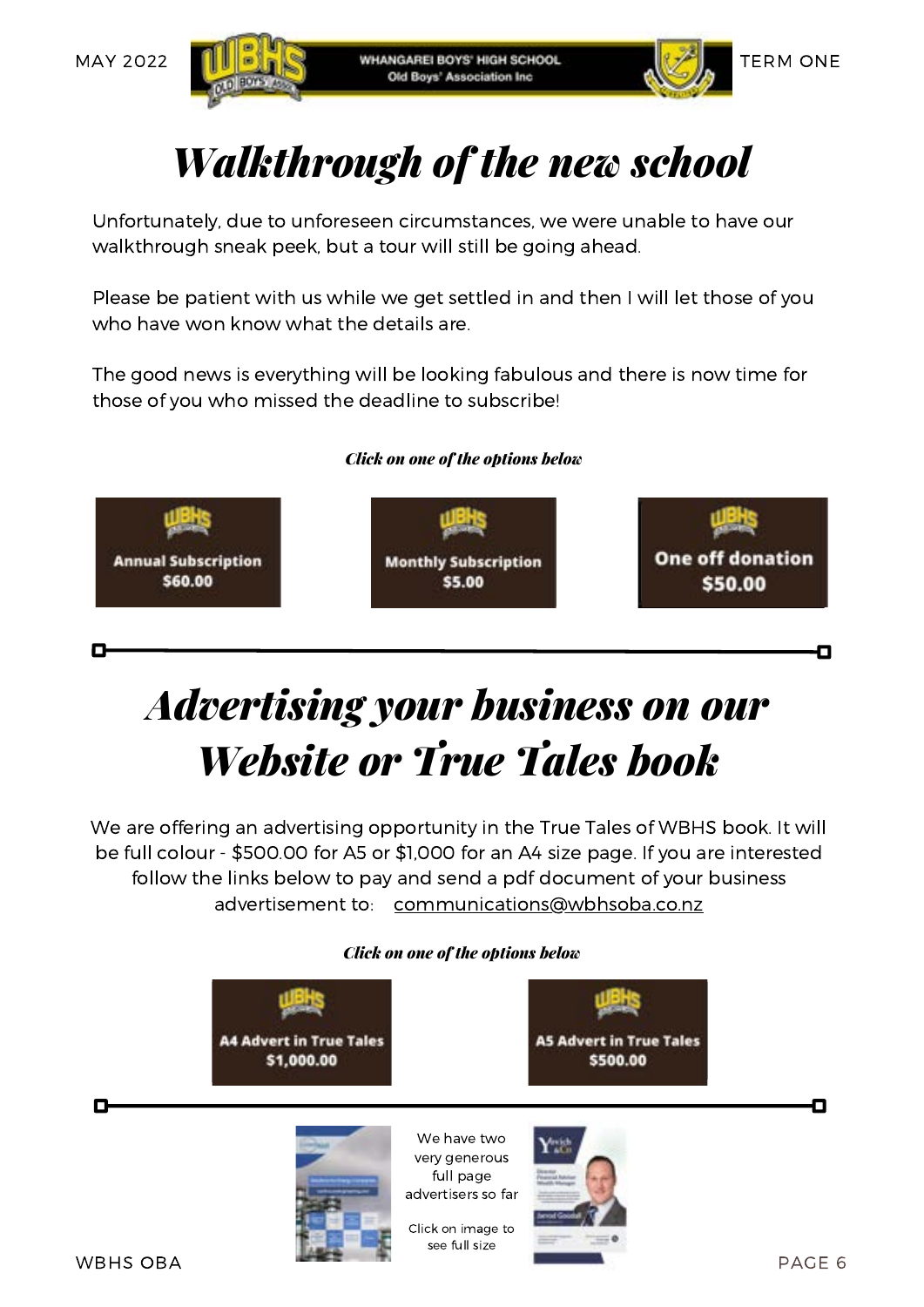п





О

### *The Executive Committee*

President **Iarrod Goodall** Vice-President David Templeton **Treasurer Mark Wilson** Secretary Treena Shrimpton Exec Committee Al Kirk Exec Committee **John Barber** Honorary member Kayden Fowler Honorary member Case Worsfold Patron Karen Gilbert-Smith

### *WBHS OBA Mission Statement*

**To provide opportunities for Old Boys' to meet and use their best endeavours, combined skills and life experiences for the benefit of Whangārei Boys' High School students.**

The primary objectives of the Association are to:

❖ Promote good fellowship amongst Old Boys of the School and foster and preserve their remembrance of fellow Old Boys and the School and their interest in and active support of the school.

❖ Establish and foster a relationship between the Old Boys and the school by promoting the interests of the school in any way whatsoever but in particular by offering scholarships and prizes for proficiency in schoolwork, cultural pursuits or sport, and by the direct financial support of pupils attending the School and by other means that may be decided upon at a meeting of the Executive Committee of the Association.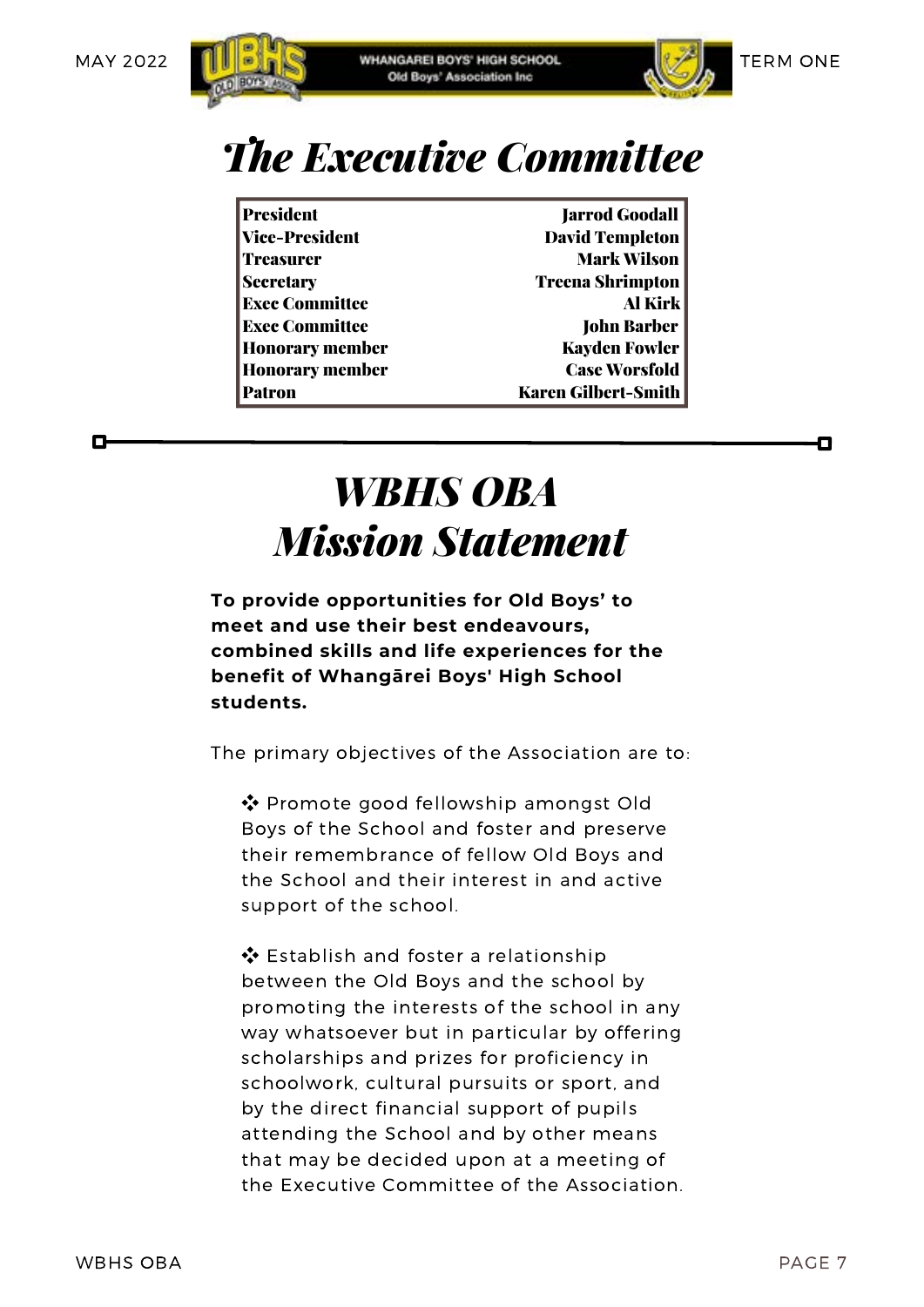



## *Brigham Lawrence Our 2021 "Fine Young Man" update*



**One of the fantastic things the Old Boys' Association do for the school is to present a student with the "Fine Young Man" Scholarship.**

The criteria for this initiative is that it will be awarded to a Year 13 student who has contributed to the wider life of the school, setting an excellent example through regular attendance, punctuality and commitment to all school activities.

The recipient should display good all-round relationships.

The award is nominated by the boys' peers and decided by staff.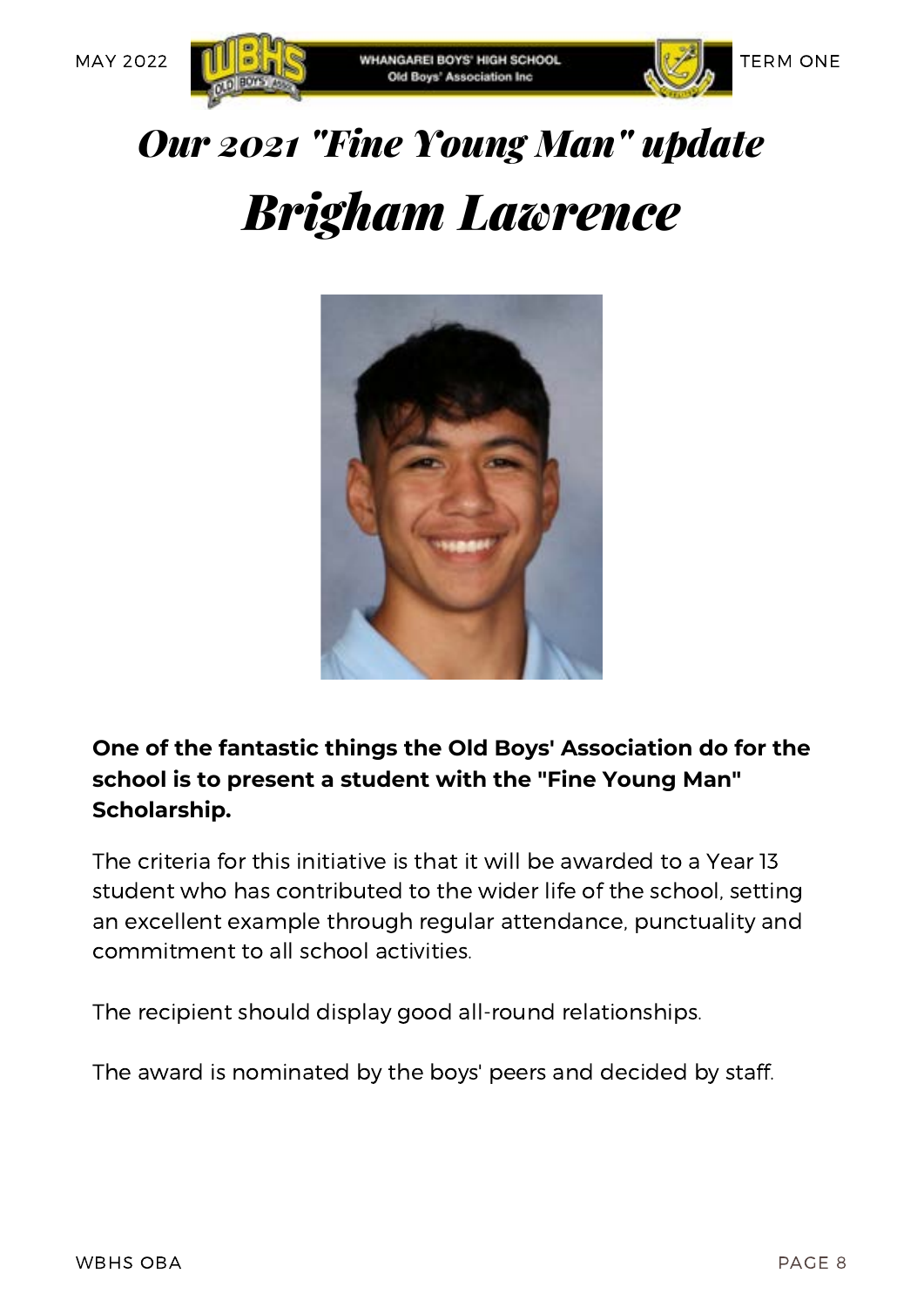



### *School Blazer from 1930's*

We have been very lucky to have had a 1930's School Blazer donated by Mrs Alison Sargent to be displayed in our new Archive Museum. It was her father-inlaw's, Thomas Arthur Sargents (Arthur) Whangarei Boys' High School blazer she believes was purchased around 1938-40.

She has also donated the money to create a glass case to display it proudly in the new school museum.

Thank you very much for allowing us to hold this treasure for your family Alison.

### *Update on True Tales of WBHS*

As Jarrod has mentioned in his President's report, the book is coming along brilliantly.

We have continued to get stories trickling in from past old boys which make for a fascinating read! We have raised \$15,000 but are still \$5,000 short for the funding though so any help you can give would be greatly appreciated.

Thank you again to Don Goodall for all of the collating and work you have been doing in the background to keep the ball rolling.

You can also help by advertising your business in the book, the links are on page 5 of this newsletter if you are interested. Otherwise, you could donate any amount you can following the below link. Pay \$10 or adjust the amount in \$10 increments.

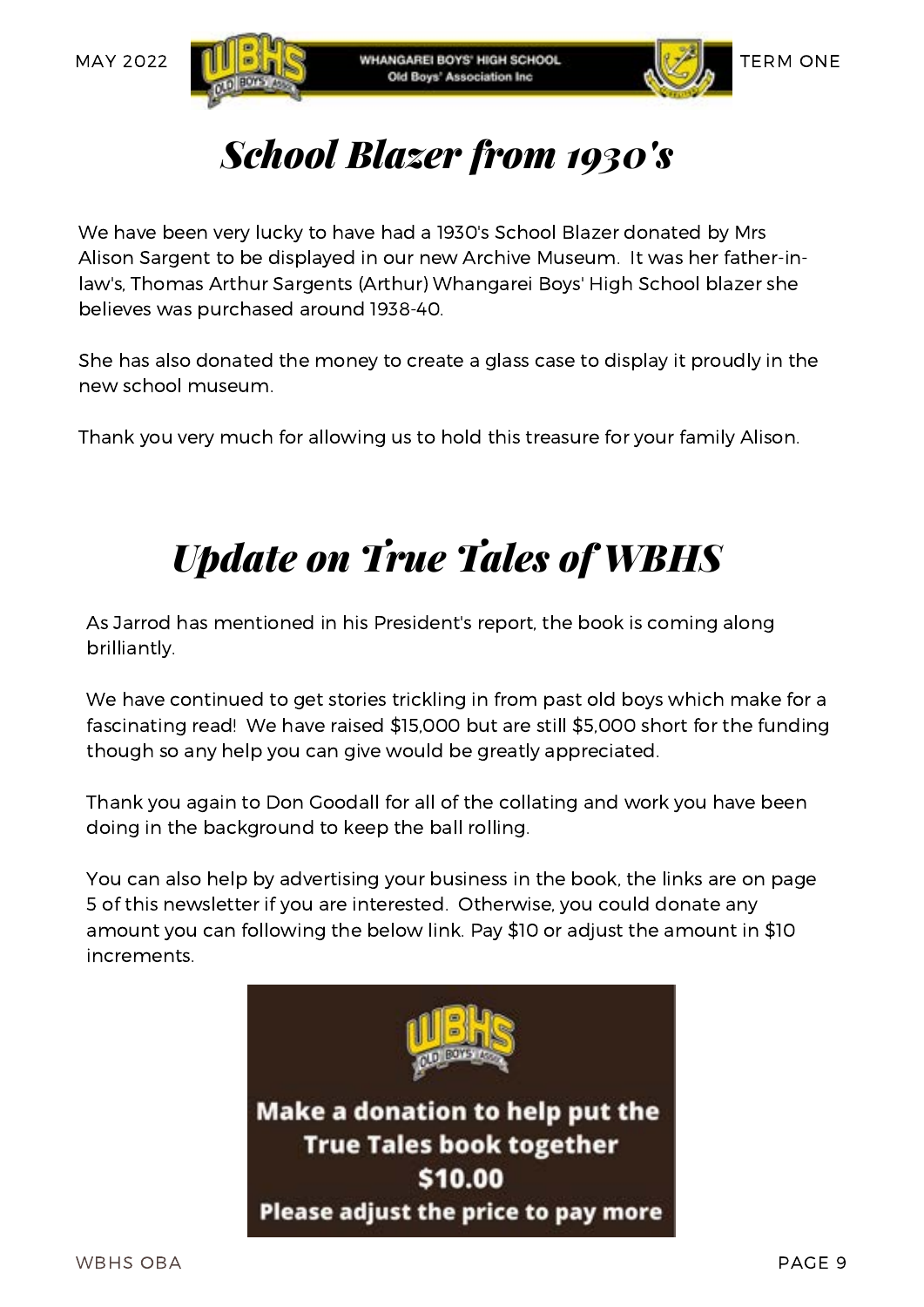





*Social Media Links*



### *Help with photos please*

If anyone has any old photos they could scan and send to me or take a photo of and email me the picture we would be very grateful.

Any photos of being on a school bus, train to school, Carruth boarding house or sports photos would be great. Classroom photos as well as they did not always put the class photos into the Fideliter.

For the True Tales book, we would be extremely grateful if someone had a photo of when Carruth and Lupton were turned into hospitals around the second World War.

If you can help please email me at:

[communications@wbhsoba.co.nz](mailto:communications@wbhsoba.co.nz)

Please put "Old Photos" in the subject line.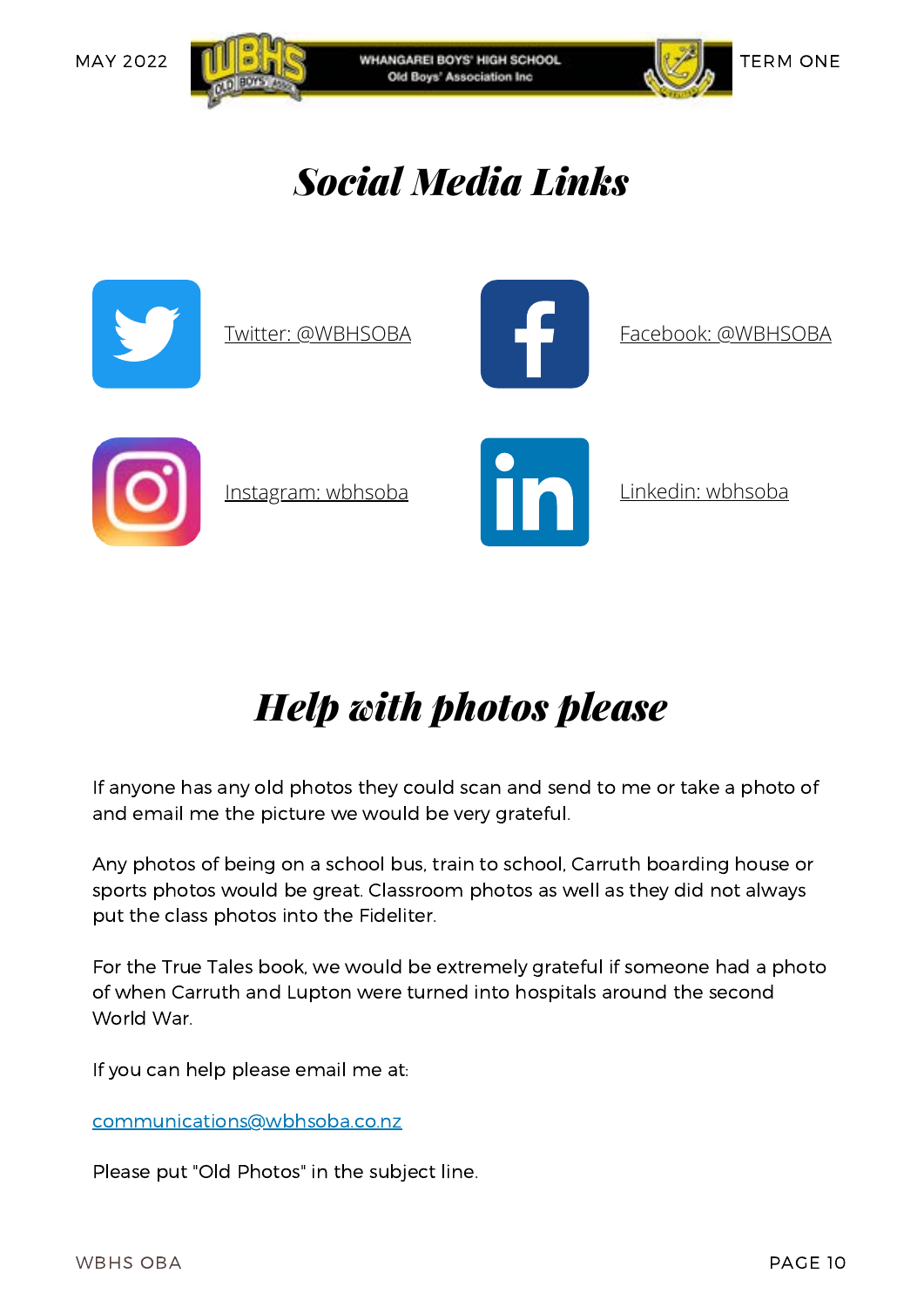





### *In Memoriam*

*Please contact us if you would like your love one remembered here*

*PETER VUCICH*

JANUARY 21, 1932 - APRIL 8, 2022



"VUCICH, Peter John. Born January 21, 1932. Passed away on April 8, 2022. You've been our rock to lean on and our compass to home. And you did it your way. We will miss you. With love always from your Vucich's, daughter Karin and grandsons Sean and Max."

Sadly Peter Vucich died on 8 April at 90 years old. He had an interesting and full life and his immediate family spent a great deal of time with him over his last weeks. He really just died of old age - he'd had enough. He could not have asked for more.

Ngā mihi nā Karin Zoe Vucich

#### *MALCOLM MCLEOD* FEBRUARY 14, 1973 - MAY 2, 2022



Malcolm McLeod. Passed away on Monday 2nd May 2022 in Christchurch. Aged 49. Much loved son of the late Dominic Mcleod and Dot Ellery. Eldest brother of Robert and Sharon.

Malcolm attended WBHS from 1986 to 1991. In 1992 he joined the Northland Car Club and drove buses from 1995 to 1997. He moved back to Whangarei for a year in 2009 before moving to Auckland.

He started doing photography in 1990 as a hobby and was the photographer and official for NZRC for NZ car club events and rallies around New Zealand. For the last 12 years, he drove Trucks around New Zealand.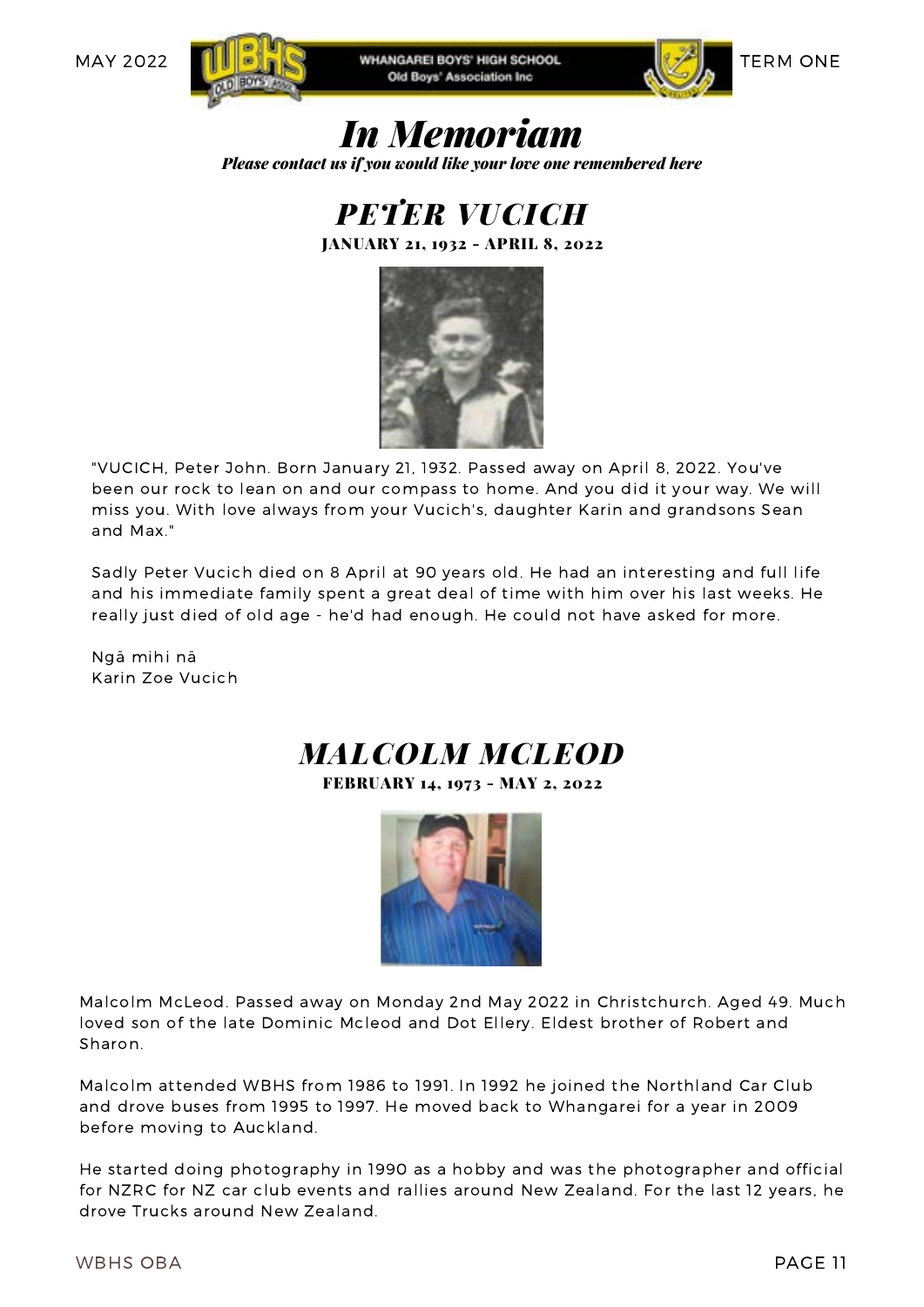



## *ANZAC Service*



Jarrod Goodall, OBA President, laying a wreath on behalf of WBHS OBA at the Whangarei Dawn Service.

Thanks to Jarrod and our Vice President David Templeton for representing us all.



### *FINANCIAL SUBSCRIBERS TO DATE*

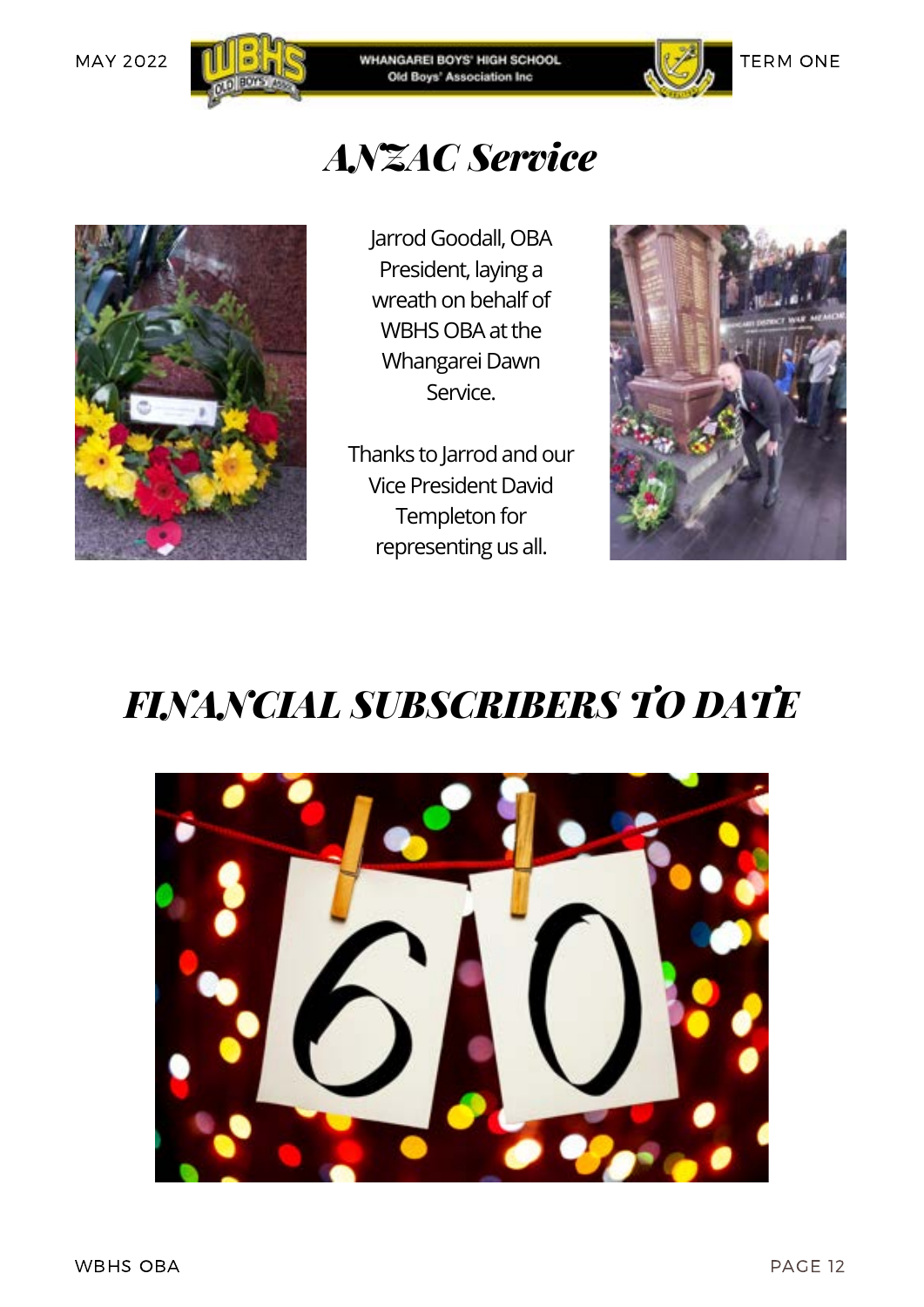

MAY 2022 **TERM ONE** WHANGAREL BOYS' HIGH SCHOOL **AND ARREL SCHOOL** TERM ONE



*Term One Networking Event*









**The winners with Jarrod Goodall**

**Noah Cooper & Damon Kemp**



**Sam Penney & Kevin James**

18 people came along to our Annual Bowling Tournament It was a great evening!













THANKS BOWLS WHANGĀREI FOR DONATING THE





**Thanks for the BBO AL!** 













WBHS OBA PAGE 13